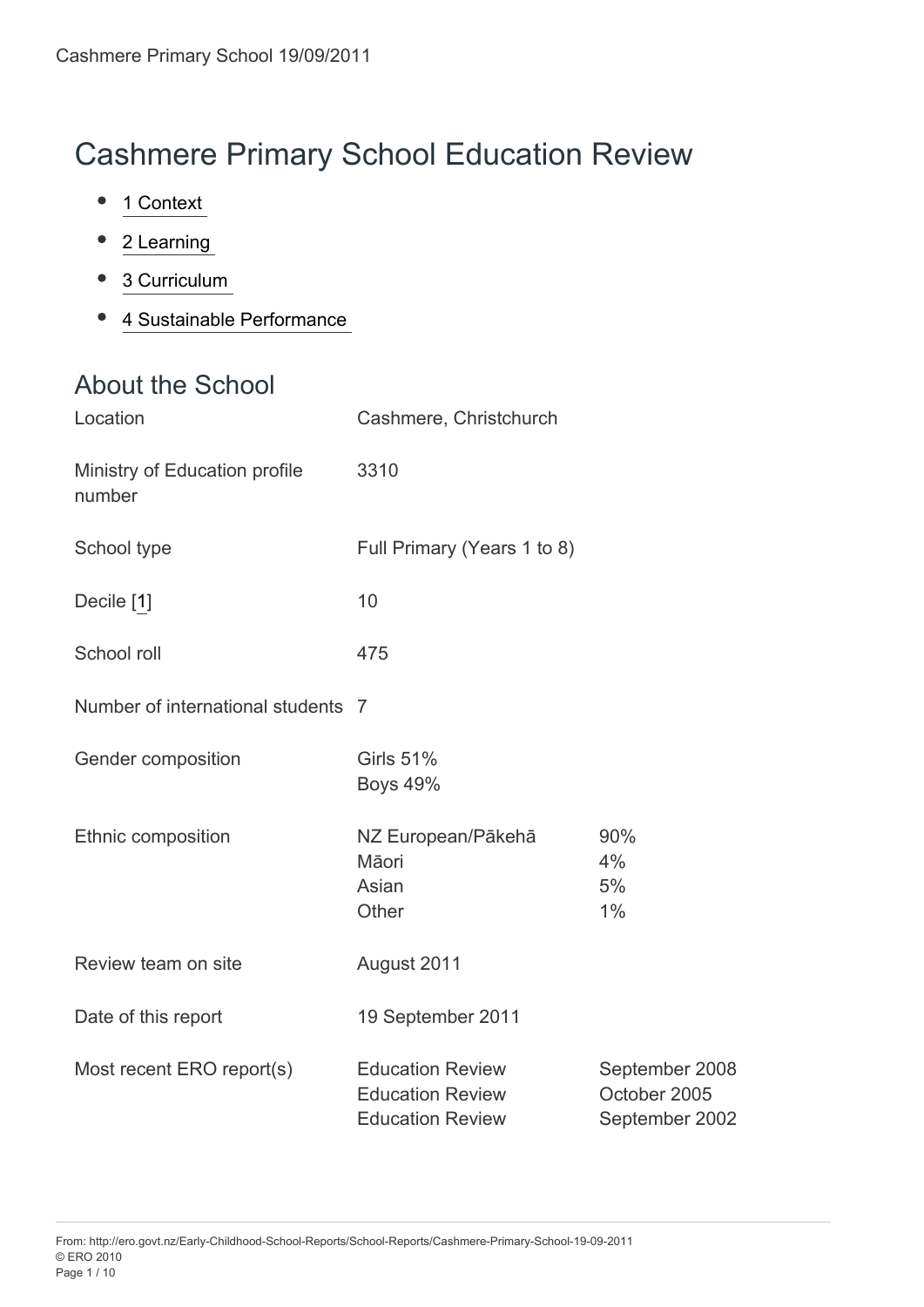## The Purpose of an ERO Report

The purpose of ERO's reviews is to give parents and the wider school community assurance about the quality of education that schools provide and their children receive. ERO's reports are intended to be clear, concise, constructive and evaluative. An ERO school report answers the question "How effectively is this school's curriculum promoting student learning engagement, progress and achievement?" Under that overarching question ERO reports on the quality of education and learning outcomes for children and for specific groups of children including Māori students, Pacific students and students with special needs. ERO also reports on the quality of the school's systems for sustaining and continuing improvements.

This report has been prepared in accordance with standard procedures approved by the Chief Review Officer.

### [1]

<span id="page-1-0"></span>School deciles range from 1 to 10. Decile 1 schools draw their students from low socio-economic communities and at the other end of the range, decile 10 schools draw their students from high socio-economic communities. Deciles are used to provide funding to state and state integrated schools. The lower the school's decile the more funding it receives. A school's decile is in no way linked to the quality of education it provides

#### Disclaimer

Individual ERO school and early childhood centre reports are public information and may be copied or sent electronically. However, the Education Review Office can guarantee only the authenticity of original documents which have been obtained in hard copy directly from either the local ERO office or ERO Corporate Office in Wellington. Please consult your telephone book, or see the ERO web page, http://www.ero.govt.nz, for ERO office addresses.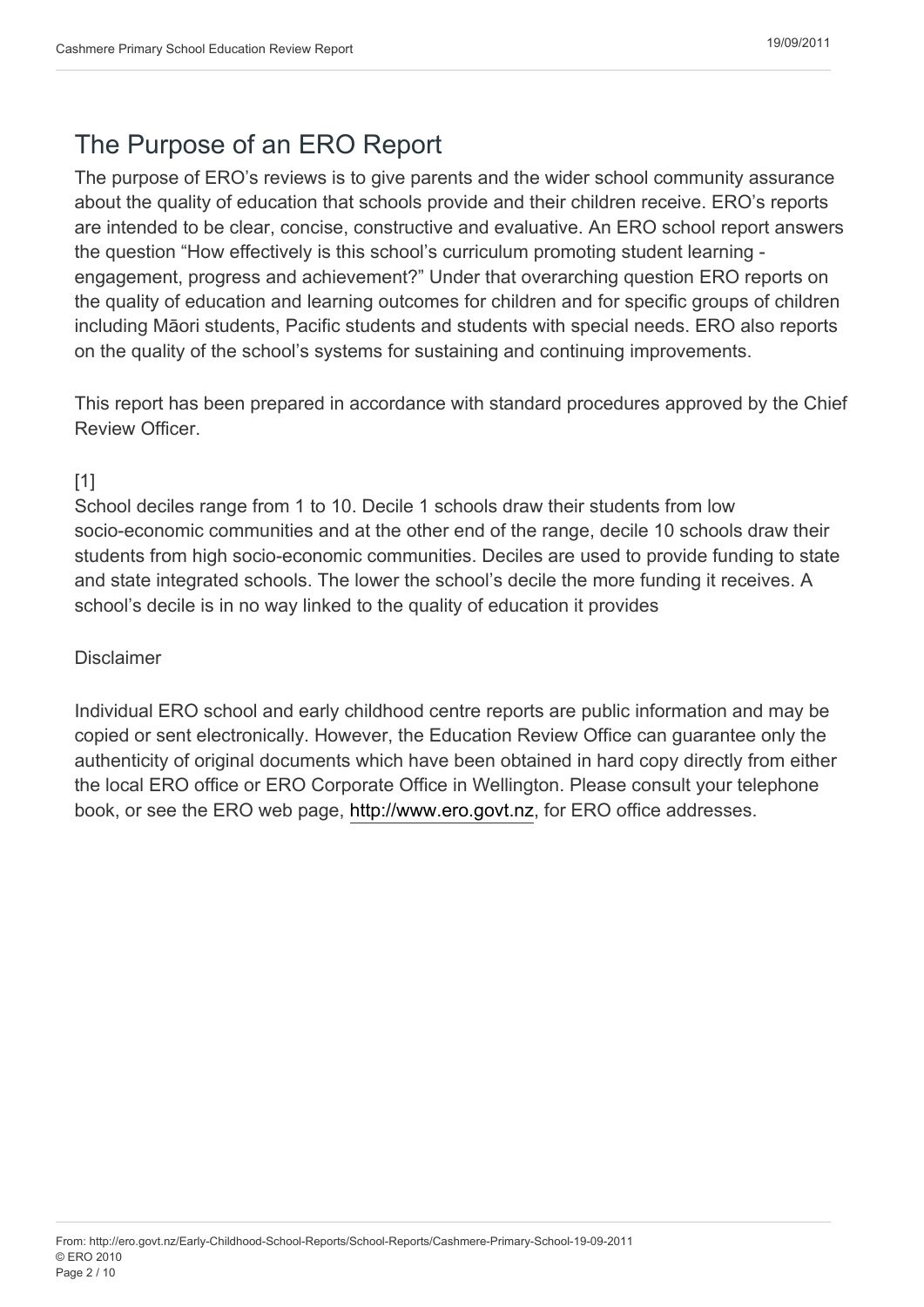## <span id="page-2-0"></span>1 Context

What are the important features of this school's context that have an impact on student learning?

Since the school's September 2008 ERO report, the principal, other leaders and teachers have continued to enhance the quality of education they provide for students. Improvements to the school's curriculum have extended learning opportunities across all learning areas.

Considerable professional development and support for leaders and teachers, along with improvements to self review, have helped to build on existing good practices and continue to raise the quality of teaching and learning.

The board and school leaders have made ongoing improvements to the facilities and resources they provide for students to support their learning.

Earthquakes, particularly in 2011, have had a significant effect on children, their families and staff. School leaders and teachers have been proactive in identifying and responding to students' needs.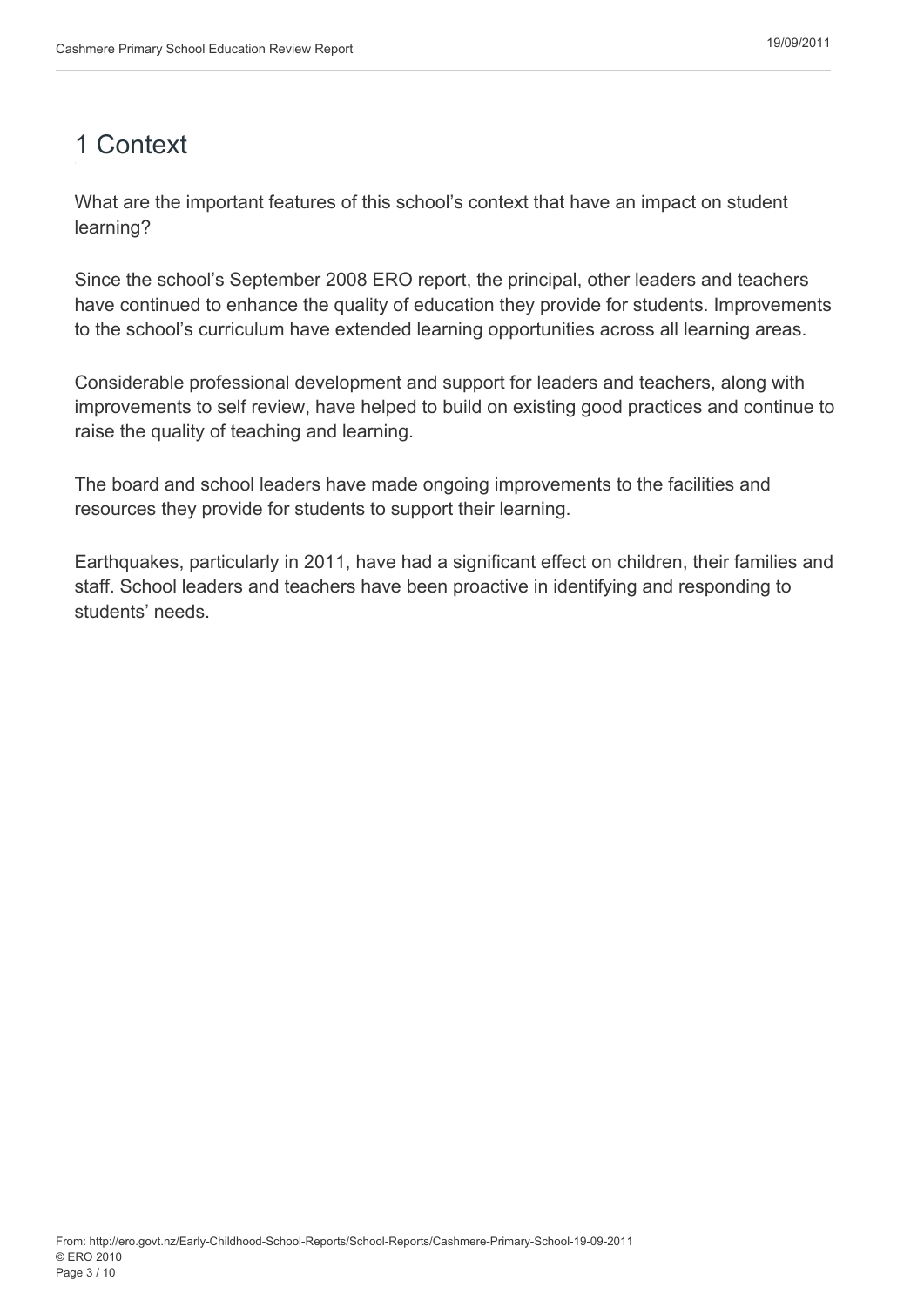## <span id="page-3-0"></span>2 Learning

How well are students learning – engaging, progressing and achieving?

School leaders and teachers gather a wide range of achievement information so that they can make well-informed judgements about student achievement levels.

Overall students achieve very well in literacy and numeracy. Levels of student engagement in learning are generally high and students display a positive attitude to their learning.

The school's 2010 and 2011 achievement information shows that students achieve highly in reading and in numeracy. For example, 91% of students achieve at or above the National Standards in reading with 60% being above the standard. In numeracy 86% of students achieve at or above the National Standards with 40% being above the standard.

While achievement in written language is below that in reading and numeracy, significant numbers of students, 82%, still achieve at or above the National Standards.

School leaders have high achievement expectations for students and continue to raise these. They methodically address any concerns related to student achievement.

Some students have achieved notable success in sporting competitions. Five Year 8 students won scholarships to local secondary schools in 2010.

Overall, students display a positive attitude towards learning.

The principal, school leaders and teachers effectively use student achievement information to:

- set well-defined annual targets to further raise student achievement
- develop useful annual plans and actively support students to achieve these targets
- provide a range of well-managed and targeted extra support for students most at risk of underachieving
- consider how best to meet the needs of gifted and talented students and reflect on the effectiveness of their teaching programmes.

Recent improvements in collecting and recording achievement information have placed the school in a better position to use this information to analyse the progress that groups of students make during their time at the school. For example: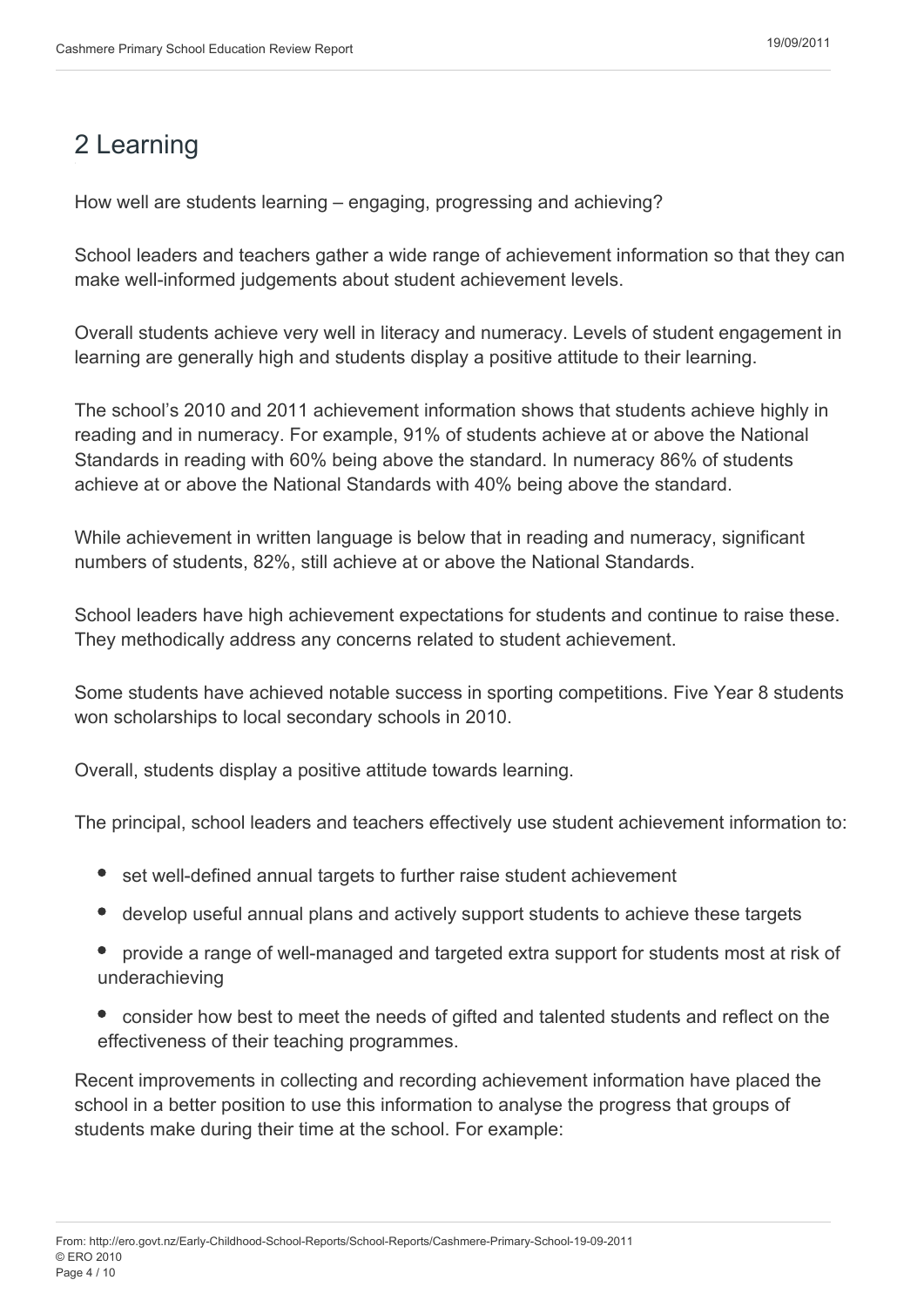- $\bullet$ assessment practices now in place for students in their first year at school mean their progress can be better tracked
- significant improvements and adjustments to the school's data base make it easier to  $\bullet$ locate and use key achievement information.

ERO agrees with school leaders that their next step is to use this information to provide further evidence of the impact of teaching programmes on student progress and achievement.

How well are Māori students learning – engaging, progressing and achieving?

Maori students achieve at similar levels to their peers in literacy and numeracy. In some instances such as in written language, they made greater progress than their peers in 2010.

The school's curriculum is giving growing emphasis to including aspects of biculturalism within teaching programmes. This is increasing opportunities for Maori students to have their culture acknowledged and affirmed.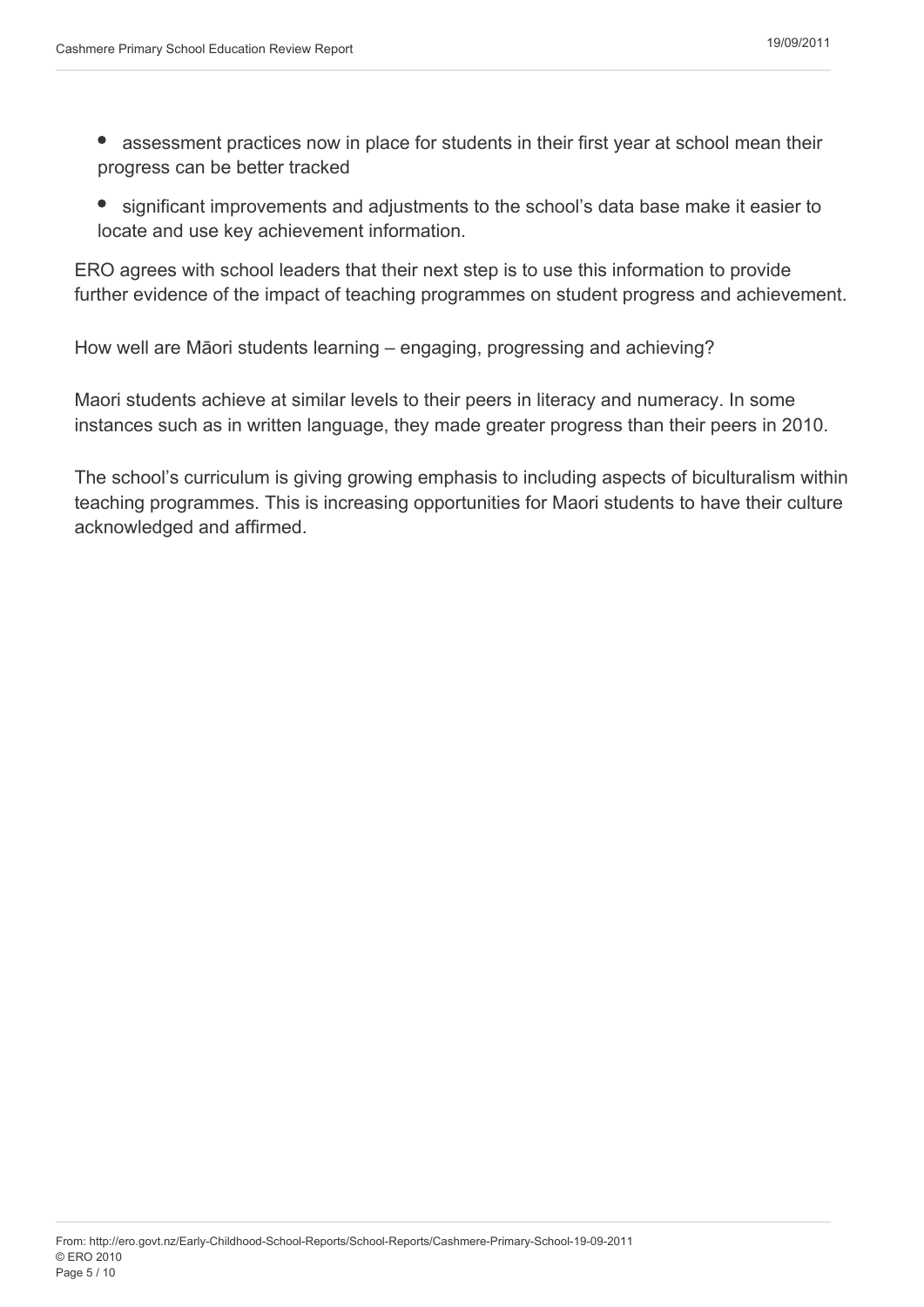### <span id="page-5-0"></span>3 Curriculum

How effectively does this school's curriculum promote and support student learning?

The school's curriculum is well designed and successfully promotes and supports student learning.

**Strengths** 

Curriculum design

The school's curriculum effectively integrates the key elements of the New Zealand Curriculum. For instance it

- includes clear expectations for high-quality teaching and student achievement
- provides good opportunities for students to build on previous learning and achieve success across the curriculum
- gives suitable emphasis to integrating learning to help make it meaningful for students
- places an appropriate focus on environmental education and sustainable practices.

Curriculum in action

Teachers use a range of effective teaching practices to engage students and lift their achievement. For example teachers:

- create positive learning environments for their students
- focus on responding to students' identified strengths and needs
- explain the purpose of learning and give useful feedback to students about their achievement and next steps
- give priority to helping students understand and manage their own learning and behaviour.

The school has well-developed transition procedures for supporting students when beginning school in Year 1 and when leaving at the end of Year 8.

Area for review and development

Building on curriculum initiatives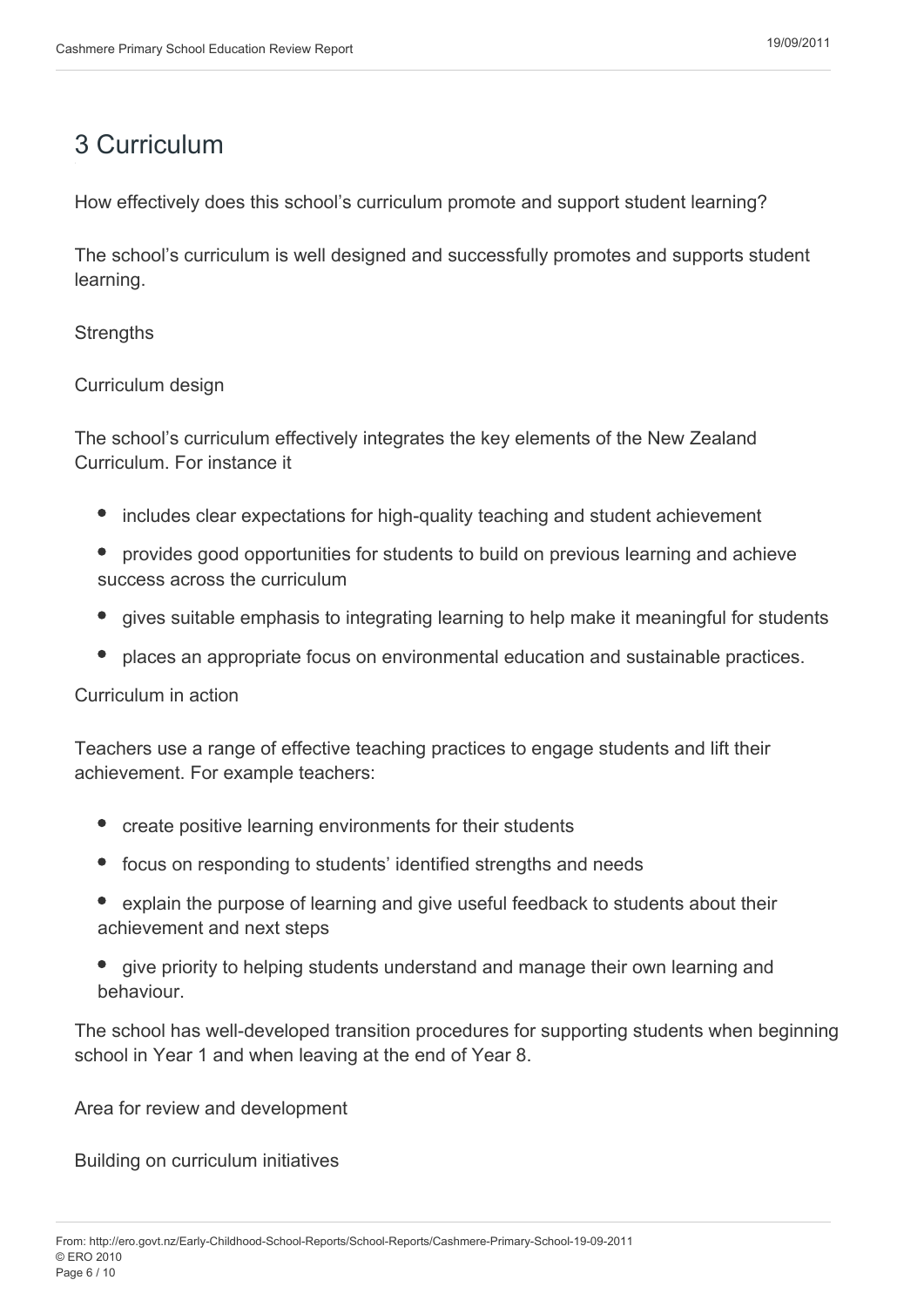School leaders have identified, and ERO agrees, that some aspects of curriculum implementation could be further developed. These include continuing to:

- explore ways of catering for the range of student strengths, needs and interests within classroom programmes
- build on the best of current practices in inquiry-based learning to achieve school-wide consistency and continuity for students
- increase the use of information and communication technologies (ICT) to support teaching and learning.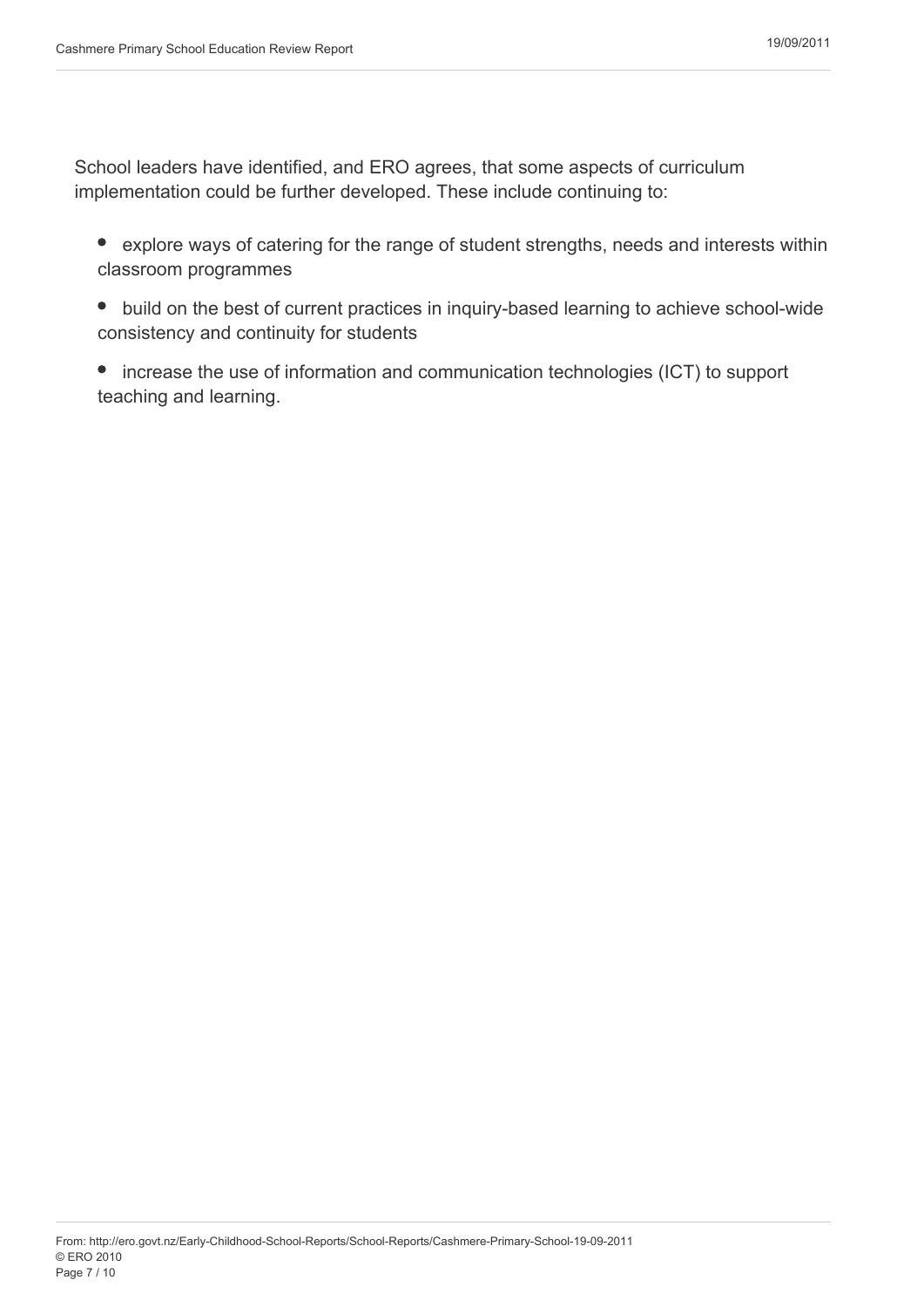### <span id="page-7-0"></span>4 Sustainable Performance

How well placed is the school to sustain and improve its performance?

The school is very well placed to sustain and improve school performance for the benefit of students.

**Strengths** 

Professional Leadership

The principal, with the support of other school leaders, provides effective leadership for learning, teaching and managing the school. The principal:

- has high expectations for students' learning and achievement and for teachers as professionals
- maintains a strong focus on teaching and learning
- appropriately delegates responsibilities, uses staff strengths effectively and supports staff to grow as leaders
- works actively with the board and staff to achieve the school's vision and goals.

School culture and self review

The principal, with the support of other leaders, has created a school culture that encourages collaboration, innovation and critical reflection.

The school has a well-developed programme of curriculum self review that incorporates both internal and external evaluations. Review practices help leaders and teachers to evaluate the quality of education they provide for students and make well-informed decisions about school improvement.

Reviewers' class observations confirmed the school's self review findings in regard to the quality of teaching practices.

Professional learning and support

Teachers are well supported by wide-ranging opportunities for professional development and growth. Teachers engage in regular and focused professional discussions. They receive useful feedback about their teaching programmes and practices through a range of appraisal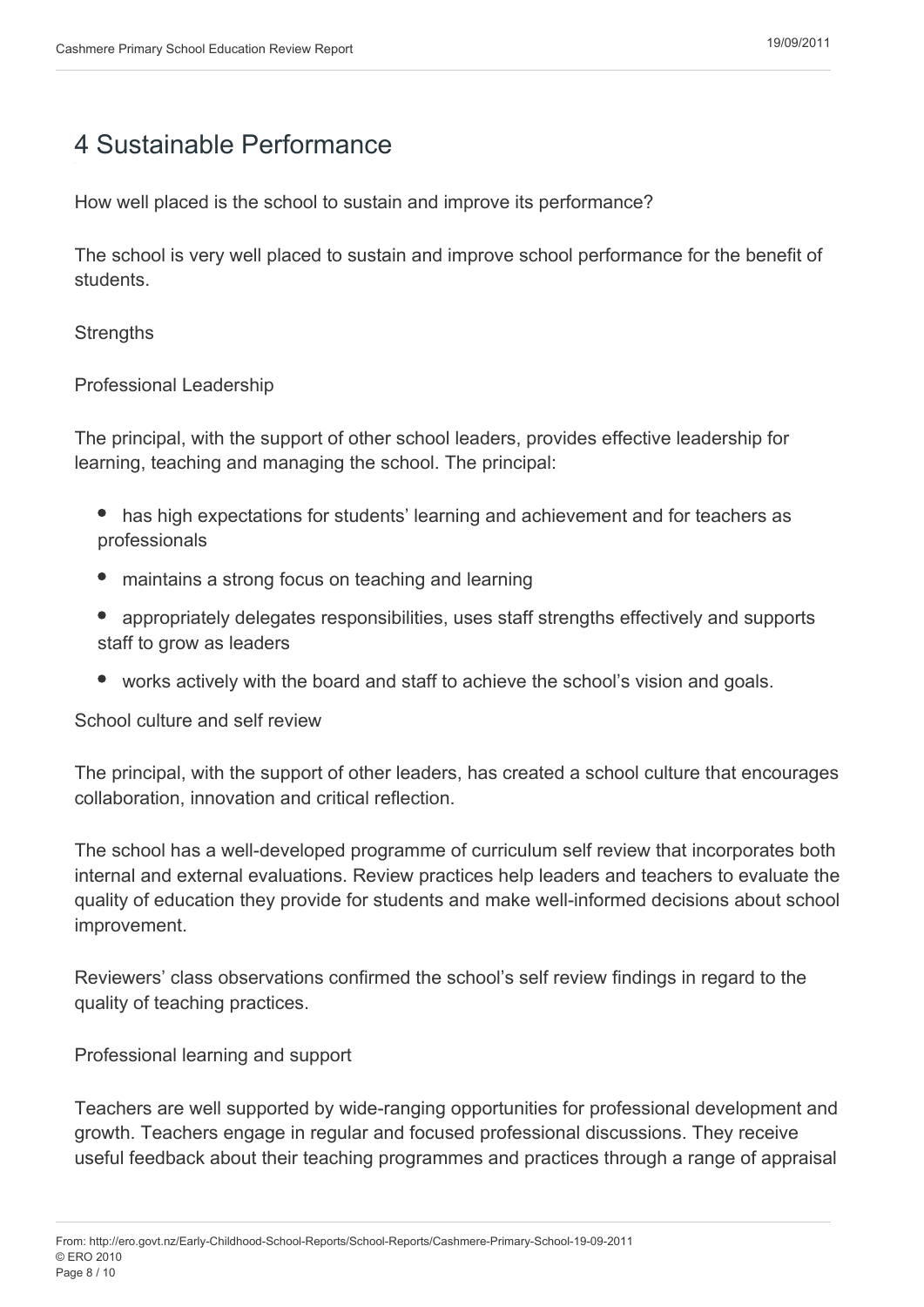and review practices. This feedback is helpful in affirming strengths and identifying areas for personal development.

Where teachers may not be consistently meeting the school's expectations for high-quality teaching, the principal and other leaders actively provide additional support and guidance for them.

#### Governance

The board performs its governance role well. This is most evident in:

- trustees' focus on promoting high-quality learning and teaching
- the good working relationship between the board and principal
- the school's clear strategic vision and well-developed plans
- the board's support and resourcing for school initiatives.

Areas for review and development

Enhancing aspects of self review

While the school has many well-developed review practices, the quality and usefulness of some of these could be enhanced through:

- the board extending the provisions it makes for seeking feedback from parents on key school matters
- the principal and other leaders extending reports to the board to include progress and achievement information about international students and students receiving additional learning support
- the principal and other leaders extending their reviews to include more analysis of the factors that may be contributing to students' progress and achievement.

#### Provision for international students

The school is a signatory to the Code of Practice for the Pastoral Care of International Students (the Code) established under section 238F of the Education Act 1989. At the time of this review, there were seven international students attending the school.

The school has attested that it complies with all aspects of the Code.

ERO's investigations confirmed that the school's self-review process for international students